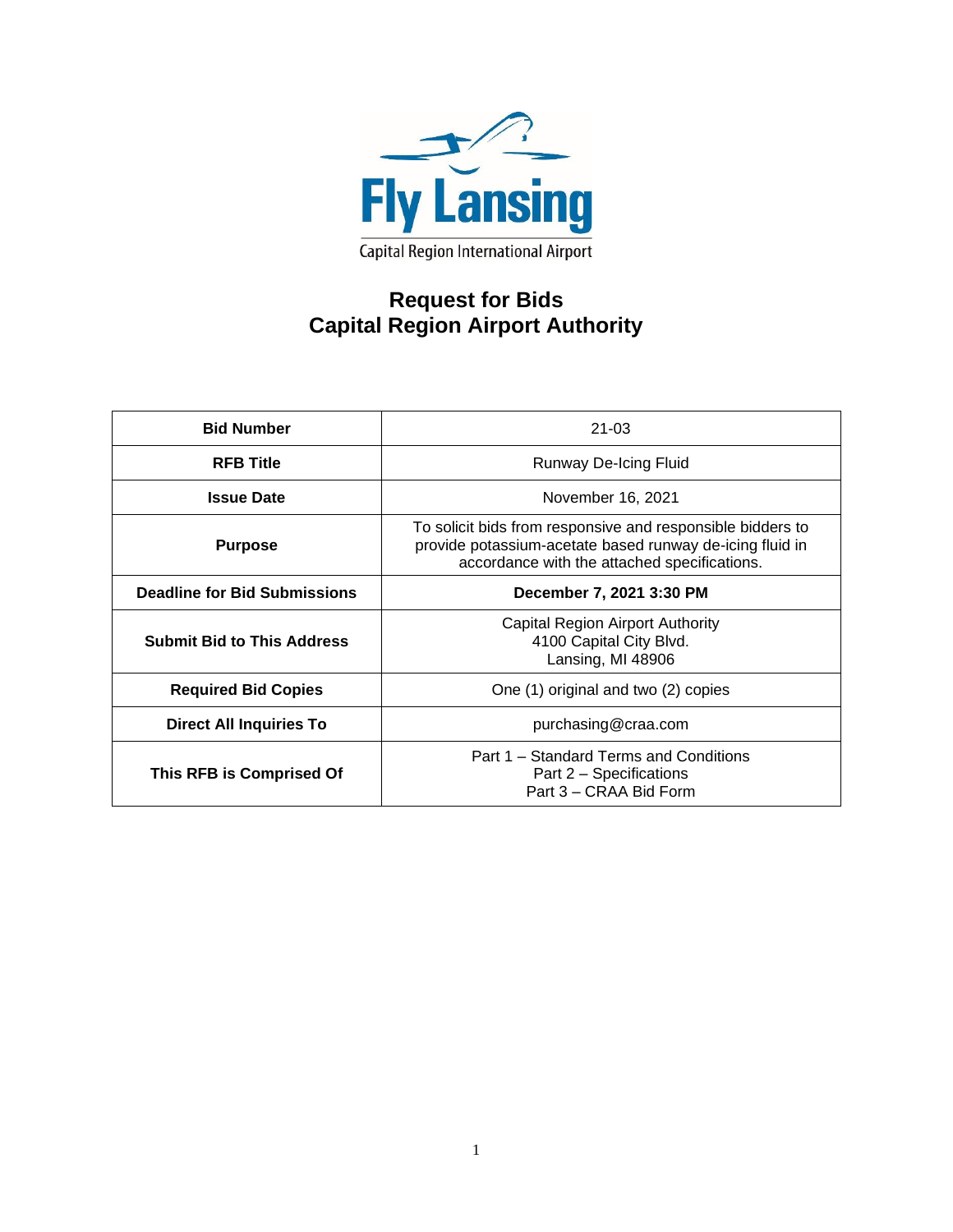## **Part 1 – Standard Terms and Conditions**

## **1. Introduction:**

The Capital Region Airport Authority (Authority) invites and will accept bids for the goods outlined in Part 2 - Specifications. The Authority intends to use the results of this process to issue a purchase order.

## **2. Specifications:**

The specifications herein are the minimum acceptable. When specific manufacturer and model numbers are used, they are to establish a design, type of construction, quality, functional capability or performance level, or any combination thereof, desired. When alternates are proposed, they must be identified by manufacturer, stock number, and such other information necessary to establish equivalency. The Authority shall be the sole judge of equivalency.

## **3. Deviations and Exceptions:**

Deviations and exceptions from terms, conditions, or specifications shall be described fully on the vendor's letterhead, signed, and attached to the bid. In the absence of such statement, the bid shall be accepted as in strict compliance with all the terms, conditions, and specifications, and vendor shall be held liable for any injury resulting from any deviation.

## **4. Quality:**

Unless otherwise indicated in the request, all materials shall be first quality. No pre-owned, remanufactured, obsolete, discontinued or defective materials shall be used.

#### **5. Quantities:**

The quantities shown herein are based on estimated needs. The Authority reserves the right to increase or decrease quantities to meet actual needs.

## **6. Delivery:**

Deliveries shall be F.O.B. destination freight prepaid and included unless otherwise specified. Authority will reject shipments sent C.O.D. or freight collect.

Failure of the vendor to adhere to the delivery schedule as specified or to promptly replace rejected materials shall render the vendor liable for all costs in excess of the contract price when alternate procurement is necessary. Excess costs shall include administrative costs.

#### **7. Warranty:**

Unless specifically expressed otherwise in writing, goods and equipment purchased as a result of this request shall be warranted against defects by the vendor for one (1) year from the date of receipt. An equipment manufacturer's standard warranty shall apply as a minimum and must be honored by the vendor.

## **8. Clarification/Questions:**

Any questions concerning this Bid must be submitted in writing by mail, fax or email at least FIVE WORKING DAYS prior to the bid deadline. Requests submitted after that time WILL NOT be considered. All inquiries must be directed to the person indicated on the cover page.

Should a vendor find any discrepancy in or omissions from the bid documents, he/she should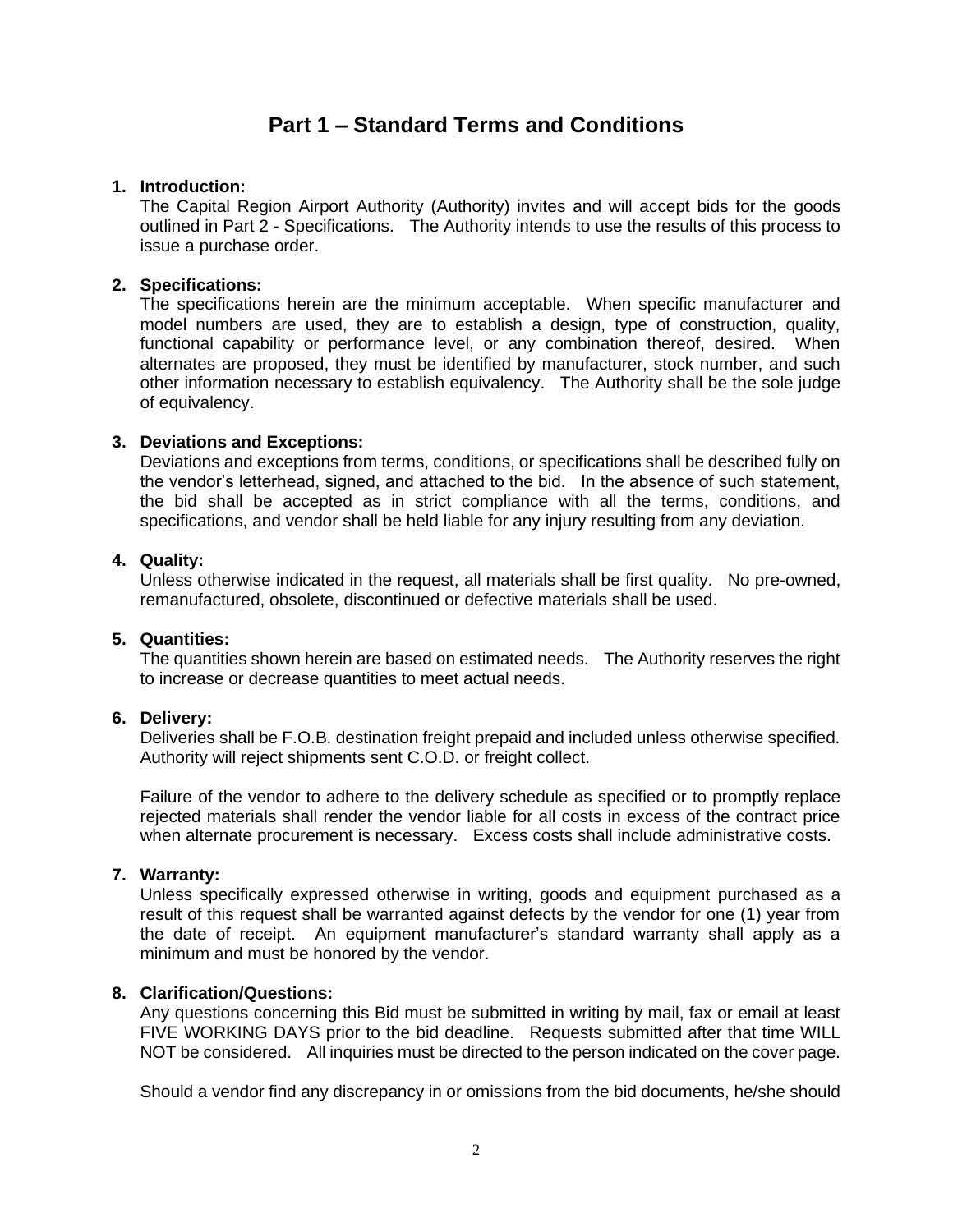notify the Authority in writing.

## **9. Addendums:**

In the event that it becomes necessary to provide additional clarifying data or information, or to revise any part of this RFB, revisions/amendments and/or supplements will be posted on the Capital Region International Airport website at [www.flylansing.com](http://www.flylansing.com/) Bidders are reminded to regularly monitor the web site for any such postings.

The Authority has the sole authority for modifications of this specification and or bid.

## **10. Acceptance:**

Bid shall remain fixed and valid for acceptance for sixty (60) calendar days starting on the due date of the bid. The Authority also retains the right to accept or reject any or all bids, to waive any technicality in any bid submitted and to accept any part of a bid as deemed to be in the best interest of the Authority.

Each vendor must complete and return the attached Bid Form, filling in the form completely and in full accordance with the instructions. BID FORMS RETURNED WITHOUT AN AUTHORIZED SINGATURE WILL BE REJECTED.

Bids must be received by the Authority at the location specified on or before the date and time that the bid is due. LATE BIDS WILL BE REJECTED – NO EXCEPTIONS.

## **11. Withdrawal of Bids:**

Bidders may withdraw a bid in writing, at any time up to the bid due date and time. The written request must be signed by an authorized representative of the bidder and submitted to the Authority. If a previously submitted bid is withdrawn before the bid due date and time, the bidder may submit another bid, at any time up to the bid due date and time.

## **12. Preliminary Evaluation**

Bids must be submitted on the attached bid forms. The bid will be reviewed initially to determine if any technical requirements are met (when applicable).

## **13. Award:**

Written notice of award to a vendor in the form of a purchase order or other document, mailed or delivered to the address shown on the bid will be considered sufficient notice of acceptance of bid.

The Authority will award the bid to the responsive and responsible bidder whose bid is most advantageous to the Authority. In determining the most advantageous bid, the Authority will consider criteria such as, but not limited to, cost, bidder's past performance and/or service reputation, and service capability, quality of the bidder's staff or services, customer satisfaction, references, the extent to which the bidder's staff or services meet the Authority's needs, bidder's past relationship with the Authority, total long term cost to the Authority, fleet continuity and any other relevant criteria listed elsewhere in this solicitation. The Authority may opt to establish alternate selection criteria to protect its best interest or meet performance or operational standards.

The Authority reserves the right to accept or reject any bids, or to award a purchase order on such basis as deemed to be in the Authority's best interest.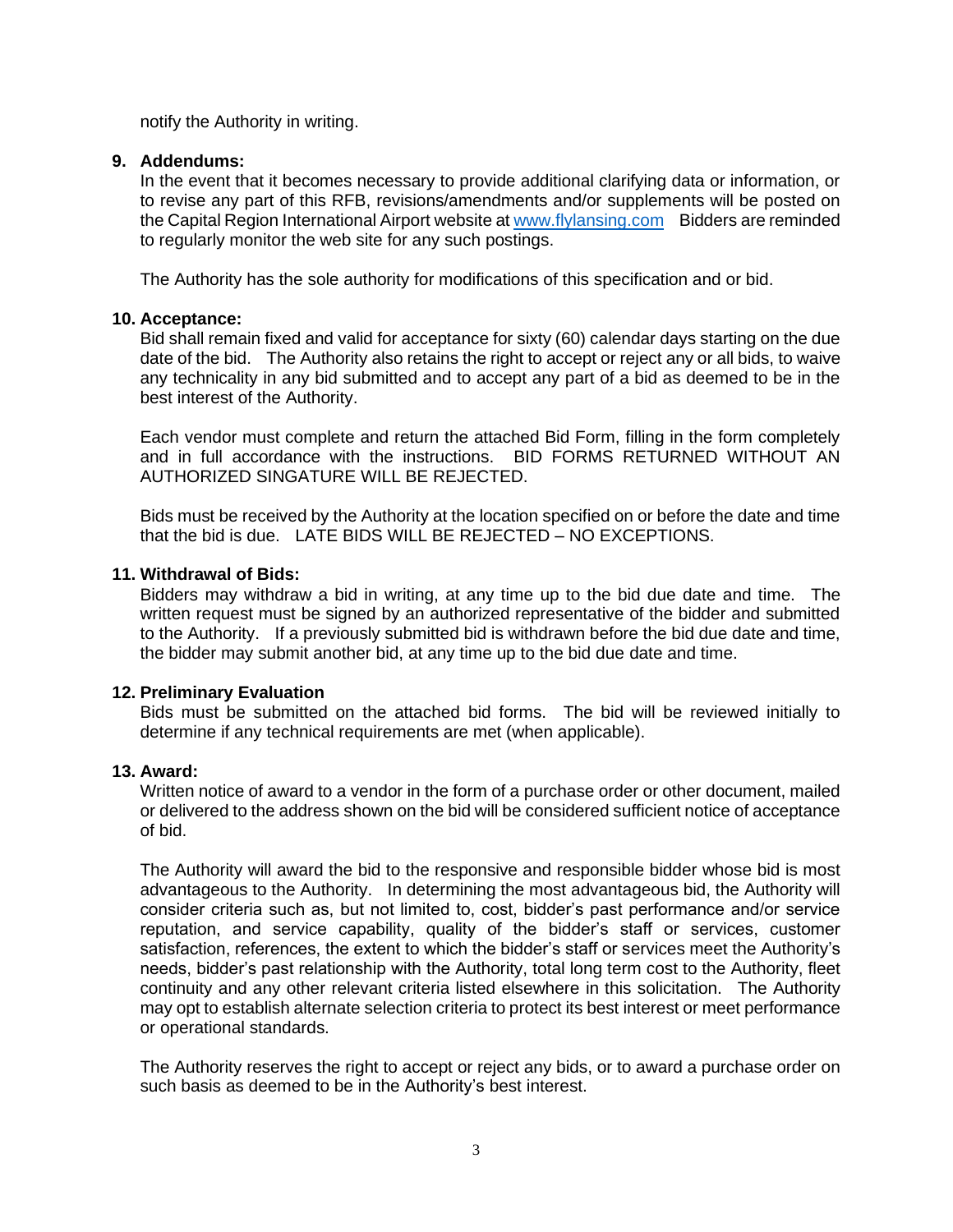## **14. Termination of Contract:**

If for any reason the successful bidder fails to fulfill the requirements of the purchase order for providing the specified goods, the Authority shall have the right to cancel the purchase order at any time and negotiate with another vendor. This paragraph shall not relieve the Authority of its responsibility to pay for goods or services provided or furnished to Authority prior to the effective date of termination.

#### **15. Satisfactory Work:**

Any goods found to be in any way defective or unsatisfactory shall be corrected by the vendor at its own expense at the order of the Authority. The Authority also reserves the right to purchase substitute goods elsewhere. The Authority reserves the right to charge the vendor for any or all costs incurred or retain/deduct the amount of such costs incurred from any monies due or which may become due under this purchase order.

#### **16. Pricing:**

The price quoted shall include all materials and other costs necessary in accordance with the specifications of this request for bid.

All prices, costs, and conditions outlined in the bid shall remain fixed.

State Sale Tax/Federal Excise Tax: Bids should not include Federal Excise and Michigan Sales Taxes, as the Authority is exempt from payment of such taxes. The Authority's Tax Identification Number is 38-1949776.

## **17. Payment Terms and Invoicing:**

Payment: The Authority's normal payment terms are net 30 days.

Unless otherwise agreed, the Authority will pay properly submitted vendor invoices within thirty (30) days of receipt of goods. Payment will not be made until goods are delivered and accepted as specified.

Vendor shall submit invoice(s) for all goods delivered. All invoices shall contain complete and accurate information.

Invoices presented for payment must be submitted in accordance with instructions contained on the purchase order. In no instance shall the vendor invoice the Authority for more than is authorized by the Authority on the issued purchase order.

NON-ALLOWED CHARGES. Other incidental or standard industry charges not specifically identified in the purchase order will not be allowed. Examples of such charges are those used to help the vendor pay various fluctuating current and future costs including, but not limited to, costs directly or indirectly related to the environment, energy issues, fuel charges, service and delivery of goods and services.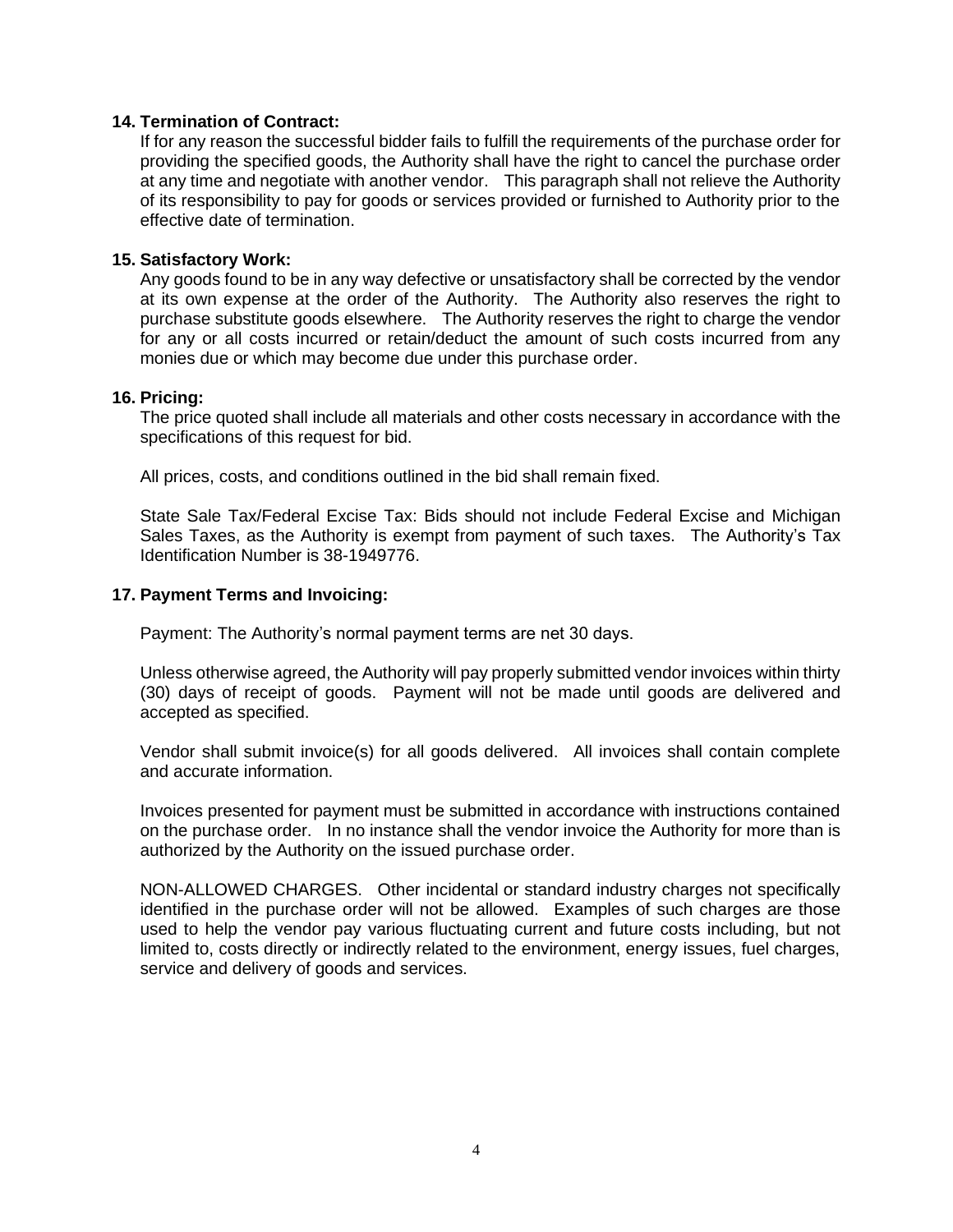## **Part 2 – Specifications**

The Capital Region Airport Authority (Authority) invites and will accept bids for potassium-acetate based Runway De-Icing Fluid for use at the Capital Region International Airport in Lansing, Michigan. The Authority typically uses 8,000 – 12,000 gallons of de-icing fluid annually; however, that amount may increase or decrease depending upon weather conditions.

## **A. Fluid Specifications:**

- **1.** Fluid shall meet FAA approved specification SAE AMS 1435C.
- **2.** Fluid shall be minimum 50% potassium acetate by weight with a freezing point of -76 degrees Fahrenheit (-60 degrees Celsius) or lower (method ASTM D1177).
- **3.** Fluid shall contain no urea, ethylene or propylene glycol.
- **4.** Fluid density shall be 10.68 pounds/U.S. gallon (1.28 kg/1) at 68 degrees Fahrenheit (20 degrees Celsius).
- **5.** Fluid pH shall be in the range of 10.5-11.5.
- **6.** For long term storage purposes, fluid shall be stable and shall not separate in storage.

#### **B. Information to Be Supplied By Vendor:**

- **1.** Name and location of the fluid production site and a copy of independent laboratory certification of the fluid to AMS 1435C. The certification shall be dated within 24 months of bid submittal. Fluid manufactured under license or by a subcontractor will not be accepted, successful bidder must produce the fluid and its primary component potassium acetate.
- **2.** A complete acute aquatic toxicity test report for the fluid. The report shall be by an independent party and state compliance with U.S EPA test methods 40 Code of Federal Regulations parts 797.1300 and 797.1400.
- **3.** A report of the fluid's biochemical oxygen demand (BOD) and theoretical total oxygen demand (TOD). The report shall be by an independent party and state compliance with EPA test methods.
- **4.** A report of the fluid's components. This report shall be for fluid vendor is bidding and shall contain all ingredients used in manufacture of the fluid, manufacturing processes, and methods of inspection on fluid. Should it become necessary to change ingredients or manufacturing processes, successful bidder shall not do so without submitting changes for approval by the Authority and, if requested, a sample of the fluid manufactured with new ingredients and processes. Fluid manufactured with new ingredients and under new manufacturing processes shall not be shipped prior to approval by the Authority and all information required to be submitted in 1-4 above shall also apply to fluid manufactured under any new processes, provided new processes are approved by the Authority.
- **5.** Written technical information covering the fluid's environmental impact if not included elsewhere.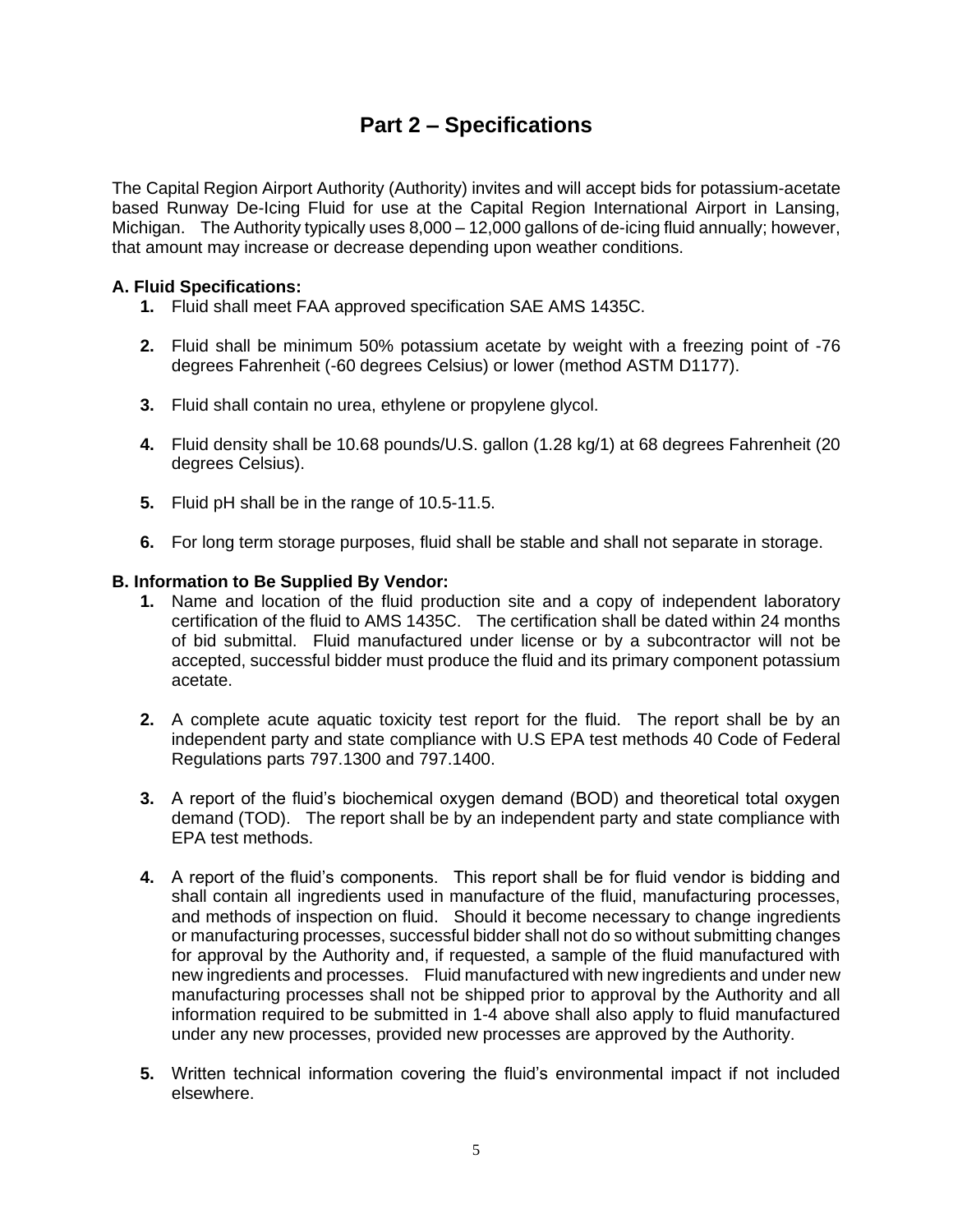## **C. Delivery:**

For each shipment to the Capital Region International Airport, the following information is to be supplied:

- **1.** MSDS, handling, storage and application guidelines.
- **2.** A report showing the results of tests evidencing conformance to all technical requirements (AMS 1435C).
- **3.** Manufacturer's product identification, lot number, quantity, and purchase order number (to be issued by the Authority).
- **4.** For identification purposes, fluid shall have blue dye added. When delivered, fluid shall be identified as "Steve Ball's deicer" on shipping papers for each shipment ordered. If fluid is not identified as above, shipment will not be accepted by the Authority.
- **5.** Supplier must be able to guarantee delivery within 14 days after receiving purchase order.
- **6.** Fluid must be shipped within six (6) hours of receipt of order.
- **7.** Pricing is to be submitted as F.O.B., Capital Region International Airport, Field Maintenance Facility, 3168 West State Road, Lansing MI 48906.

#### **D. Terms:**

Bid pricing shall be good for a period of three hundred sixty-five (365) days from receipt of Purchase Order.